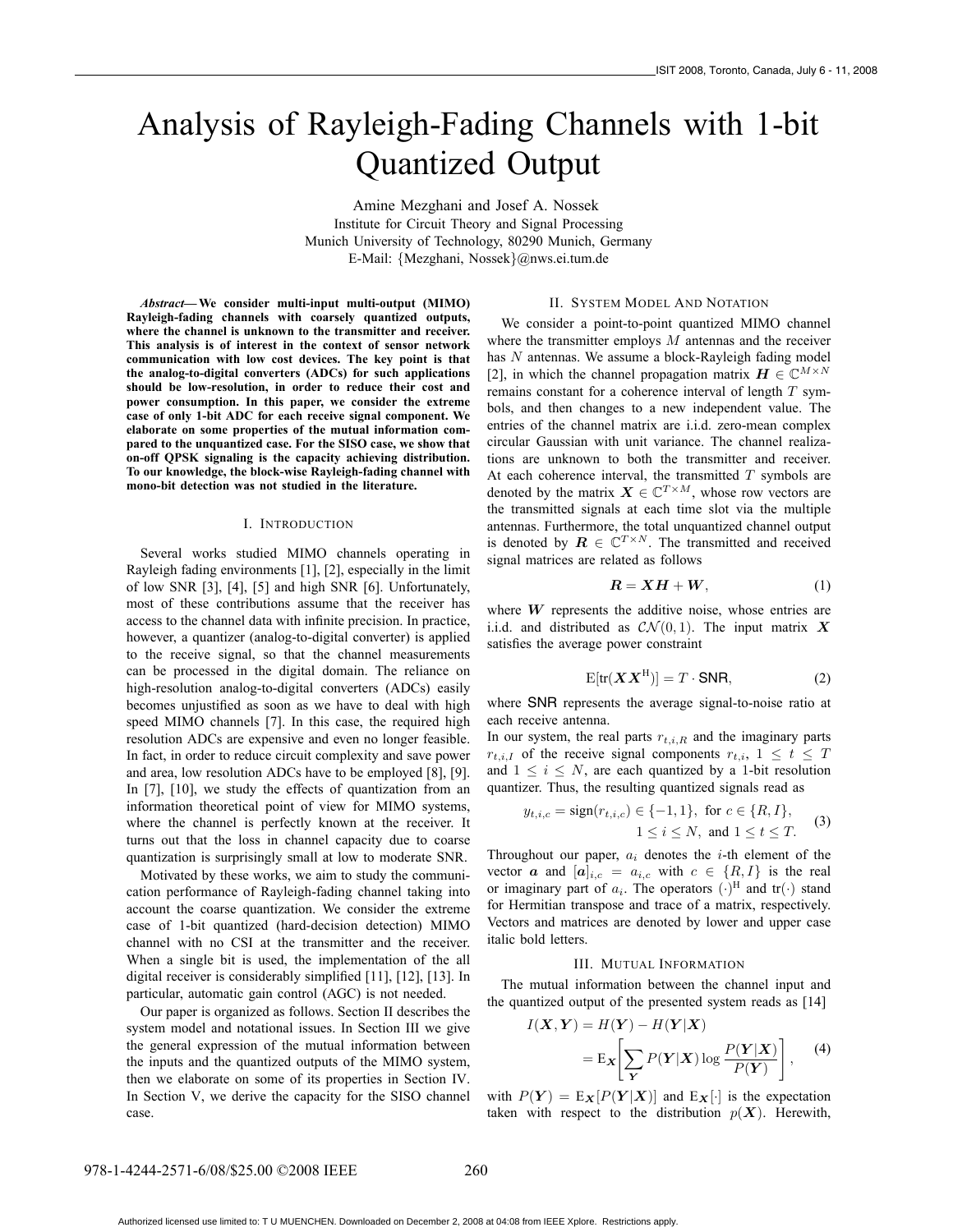$H(\cdot)$  and  $H(\cdot|\cdot)$  represent the entropy and the conditional entropy, respectively. Given the input  $X$ , the unquantized output  $\boldsymbol{R}$  is zero-mean complex Gaussian with covariance  $E[RR^H|X] = N(I_T + XX^H)$ , and thus we have [2]

$$
p(\boldsymbol{R}|\boldsymbol{X}) = \frac{\exp(-\text{tr}(\boldsymbol{R}^{\text{H}}(\mathbf{I}_T + \boldsymbol{X}\boldsymbol{X}^{\text{H}})^{-1}\boldsymbol{R}))}{\pi^{NT}[\text{det}(\mathbf{I}_T + \boldsymbol{X}\boldsymbol{X}^{\text{H}})]^N}.
$$
 (5)

Afterwards, we can express the conditional probability of the quantized output as

$$
P(Y|X) = \int_0^\infty \int_0^\infty p(Y \cdot R|X) dR =
$$
  

$$
\int_0^\infty \int_0^\infty \frac{\exp(-\text{tr}((Y \cdot R)^H (I_T + XX^H)^{-1} (Y \cdot R)))}{\pi^{NT} [\text{det}(I_T + XX^H)]^N} dR
$$
  

$$
= \prod_{i=1}^N \int_0^\infty \int_0^\infty \frac{\exp(-(y_i \cdot r)^H (I_T + XX^H)^{-1} (y_i \cdot r))}{\pi^T [\text{det}(I_T + XX^H)]} dr,
$$
  
(6)

where the integration is performed over the positive orthant of the complex hyperplane and  $Y \bullet R$  denotes an elementwise matrix product with  $[\mathbf{Y} \bullet \mathbf{R}]_{i,j,c} = y_{i,j,c} r_{i,j,c}$ .

The conditional probability  $P(Y|X)$  have the following properties

$$
P(Y|X\Psi^{H}) = P(Y|X)
$$
\n(7)

$$
P(Y|PX) = P(P^{H}Y|X),
$$
\n(8)

where  $\Psi$  is a unitary matrix and  $P$  is a complex permutation matrix  $<sup>1</sup>$ . Property (7) is obvious, property (8) follows since,</sup> for a permutation matrix, the following holds

$$
P(Y \bullet R) = (PY) \bullet (PR), \tag{9}
$$

and by changing the variables of integration from **R** to **PR**. Note that (8) holds only for a complex permutation matrix and not for a general unitary matrix, as in the unquantized case (c.f. [2]).

#### IV. PROPERTIES OF THE MUTUAL INFORMATION

In this section, we derive some properties of the mutual information based on the structure of the conditional probabilities (6), where some similarities and differences to the work [2] for the unquantized case can be observed.

*Lemma 1:* If the coherence time is equal 1, then the mutual information is equal zero, independently of the input density and the number of antennas.

*Proof:* For  $T = 1$ , we have from (6)

$$
P(\mathbf{Y}|\mathbf{X}) = \prod_{i,c} \int_0^\infty \frac{\exp(-y_{i,c}^2 r^2 / (1 + \sum_{i,c} x_{i,c}^2))}{\sqrt{\pi (1 + \sum_{i,c} x_{i,c}^2)}} dr
$$
  
= 
$$
\prod_{i,c} \frac{1}{2} = \frac{1}{2^{2N}}.
$$

(10)

Obviously all outputs are equiprobable independently from the input density and thus  $I(Y, X) = 0$ . Intuitively, for  $T = 1$ , all information is contained in the magnitude of the signal  $R$ , and simple mono-bit conversion leads to no mutual information between the input and the quantized output and

<sup>1</sup>A complex permutation-matrix  $P$  has all of its elements zero, except for a single one in each row and column drawn from the set  $\{-1, -j, j, 1\}$ . thus, to a zero capacity.

*Lemma 2:* The mutual information is invariant to a transformation of the input probability density from  $p_0(\mathbf{X})$  to  $p_1(X) = p_0(PX\Psi^H)$  with given complex permutation matrix  $\mathbf{P}$  and unitary matrix  $\Psi^{\mathrm{H}}$ .

*Proof:* Let  $I_0$  and  $I_1$  denote the mutual information corresponding to the input distribution  $p_0(X)$  and  $p_1(X)$ respectively, by means of equalities (7) and (8), we have

$$
I_{1} = \int p_{0}(X) \left[ \sum_{Y} P(Y|P^{H}X\Psi) \ln \frac{P(Y|P^{H}X\Psi)}{E_{X}[P(Y|P^{H}X\Psi)]} \right] dX
$$
  
\n
$$
= \int p_{0}(X) \left[ \sum_{Y} P(PY|X) \ln \frac{P(PY|X)}{E_{X}[P(PY|X)]} \right] dX
$$
  
\n
$$
= \int p_{0}(X) \left[ \sum_{Y'} P(Y'|X) \ln \frac{P(Y'|X)}{E_{X}[P(Y'|X)]} \right] dX
$$
  
\n
$$
= I_{0}, \qquad (11)
$$

where  $E_X[\cdot]$  is the expectation taken with respect to the distribution  $p_0(X)$ , and we have substituted  $Y' = PY$  in the third step.

*Lemma 3:* Let us consider the MISO case  $(N = 1)$ . Starting from any input distribution  $p_0(\mathbf{X})$ , we can find a distribution  $p_1(X)$  that generates as least as much mutual information with symmetrical (equiprobable) outputs, i.e.,  $H(y)=2T$ .

*Proof:* This lemma is simply justified by symmetry considerations. Let  $p_1(\mathbf{X})$  be a mixture involving the transformations of the  $p_0(X)$  by all possible diagonal complex permutation matrices namely

$$
p_1(\boldsymbol{X}) = \frac{1}{4^T} \sum_{k=1}^{4^T} p_0(\boldsymbol{P}_k \boldsymbol{X}).
$$
 (12)

Obviously, this transformation does not change the average power of the transmit signal. Besides, due to lemma 2 and the concavity of the mutual information with respect to the input distribution, it can be easily shown that higher mutual information is achieved by  $p_1(\mathbf{X})$  than by  $p_0(\mathbf{X})$ . On the other hand, we have the output distribution under  $p_1(\mathbf{X})$  as

$$
P(\mathbf{y}) = \int P(\mathbf{y}|\mathbf{X}) \frac{1}{4^T} \sum_{k=1}^{4^T} p_0(\mathbf{P}_k \mathbf{X}) d\mathbf{X}
$$
  
\n
$$
= \frac{1}{4^T} \sum_{k=1}^{4^T} \int P(\mathbf{y}|\mathbf{X}) p_0(\mathbf{P}_k \mathbf{X}) d\mathbf{X}
$$
  
\n
$$
= \frac{1}{4^T} \int \sum_{k=1}^{4^T} P(\mathbf{y}|\mathbf{P}_k^{\mathrm{H}} \mathbf{X}') p_0(\mathbf{X}') d\mathbf{X}'
$$
  
\n
$$
= \frac{1}{4^T} \int \sum_{k=1}^{4^T} P(\mathbf{P}_k \mathbf{y}|\mathbf{X}') p_0(\mathbf{X}') d\mathbf{X}'
$$
  
\n
$$
= \frac{1}{4^T} \int \sum_{\mathbf{y}} P(\mathbf{y}|\mathbf{X}') p_0(\mathbf{X}') d\mathbf{X}'
$$
  
\n
$$
= \frac{1}{4^T} \int p_0(\mathbf{X}') d\mathbf{X}' = \frac{1}{4^T},
$$

Authorized licensed use limited to: T U MUENCHEN. Downloaded on December 2, 2008 at 04:08 from IEEE Xplore. Restrictions apply.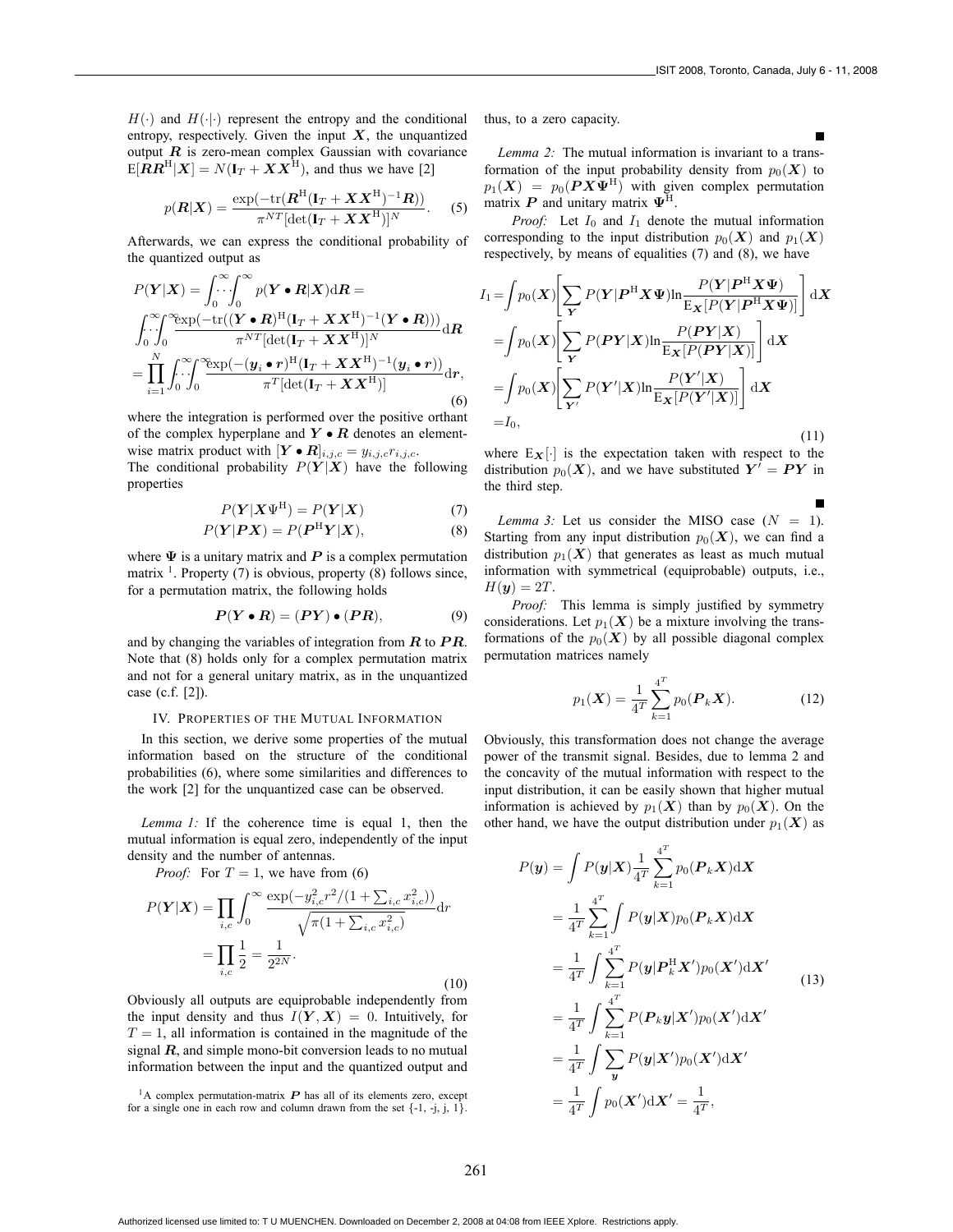where we substituted  $X' = PX$ . This completes the proof.

This lemma means that, for the MISO case, there exists a capacity achieving distribution that generates equiprobable outputs. Thus, the MISO capacity can be found by performing the following optimization

$$
C = 2T - \min_{p(\mathbf{X})} H(\mathbf{y}|\mathbf{X}),\tag{14}
$$

over permutation invariant distributions. This result holds not necessarily for the general MIMO case, and we expect that the  $4^{NT}$  possible outputs are not equally likely when achieving the capacity.

In the rest of the paper, we will treat the SISO ( $M = N = 1$ ) case in more details.

# V. CAPACITY AND OPTIMAL INPUT FOR THE SISO CASE

In this section we consider the SISO case,  $N = M = 1$ . Since the covariance matrix  $E[r r^{H}|\mathbf{x}] = (\mathbf{I}_T + \mathbf{x} \mathbf{x}^{H})$  is the sum of a diagonal matrix (unit matrix) and a rank one matrix, we can use a general form of the Dunnett-Sobel decomposition [15] to replace the multidimensional integral in (6) by a double integral. That is

$$
P(\mathbf{y}|\mathbf{x}) = \frac{1}{2\pi} \int_{-\infty}^{+\infty} \int_{-\infty}^{+\infty} e^{-\frac{u^2 + v^2}{2}} \prod_{t=1}^{T} \Phi((x_{t,R}u - x_{t,I}v)y_{t,R}) \cdot \Phi((x_{t,R}v + x_{t,I}u)y_{t,I}) \, \mathrm{d}u \mathrm{d}v, \tag{15}
$$

with  $\Phi(x) = \frac{1}{\sqrt{2\pi}} \int_{-\infty}^{x} e^{-\frac{t^2}{2}} dt$  is the cumulative normal distribution function. For  $T = 2$  and  $T = 3$ , closed form solutions for this integral are found in [16], which will be used later.

Now, we state a theorem on the capacity achieving distribution of this mono-bit quantized SISO channel. For this, we define

$$
R^{\text{QPSK}}(A) = \frac{1}{4^T} \sum_{l=0}^{4^T-1} \sum_{y} P(y|x^l) \log(4^T P(y|x^l))
$$
  
= 
$$
\sum_{y} P(y|x^0) \log(4^T P(y|x^0)),
$$
 (16)

as the achievable rate with QPSK symbols of power A. Here,  $x^l$ ,  $0 \le l \le 4^T - 1$ , are all possible sequences of  $T$  equally likely QPSK data symbols, i.e.,  $x_t^l \in$ of *I* equally likely QPSK data symbols, i.e.,  $x_i \in {\sqrt{A}, -\sqrt{A}, j\sqrt{A}, -j\sqrt{A}}$ , 1 ≤ *t* ≤ *T*.  $x^0$  denotes the { $\forall A, \neg \forall A, \exists \forall A, \neg \exists \forall A \}$ ,  $1 \le t \le 1$ .  $x^3$  denotes the sequence with  $x_t^0 = \sqrt{A}, \forall t$ . The second equality in (17) follows due using symmetry of QPSK and expression (15). Furthermore, we use (15) to get a simpler expression for  $P(y|x^0)$  as

$$
P(\mathbf{y}|\mathbf{x}^{0}) =
$$
  
\n
$$
\frac{1}{2\pi} \int_{-\infty}^{+\infty} e^{-\frac{u^{2}}{2}} \prod_{t=1}^{T} \Phi(\sqrt{A}y_{t,R}u) du \int_{-\infty}^{+\infty} e^{-\frac{v^{2}}{2}} \prod_{t=1}^{T} \Phi(\sqrt{A}y_{t,I}v) dv
$$
  
\n
$$
= P(\text{Re}\{\mathbf{y}\}|\mathbf{x}^{0}) \cdot P(\text{Im}\{\mathbf{y}\}|\mathbf{x}^{0}).
$$
\n(17)

Then (17) simplifies to

$$
R^{\text{QPSK}}(A) = 2 \sum_{t,y_t=\pm 1} \left( \int_{-\infty}^{+\infty} \frac{e^{-\frac{u^2}{2}}}{\sqrt{2\pi}} \prod_{t=1}^{T} \Phi(\sqrt{A}y_t u) \, \mathrm{d}u \right) \cdot \log \left( 2^T \int_{-\infty}^{+\infty} \frac{e^{-\frac{u^2}{2}}}{\sqrt{2\pi}} \prod_{t=1}^{T} \Phi(\sqrt{A}y_t u) \, \mathrm{d}u \right)
$$
\n
$$
= 2 \sum_{k=0}^{T} \left( \int_{-\infty}^{T} \right) \left( \int_{-\infty}^{+\infty} \frac{e^{-\frac{u^2}{2}}}{\sqrt{2\pi}} \Phi(-\sqrt{A}u)^k \Phi(\sqrt{A}u)^{T-k} \, \mathrm{d}u \right) \cdot \log \left( 2^T \int_{-\infty}^{+\infty} \frac{e^{-\frac{u^2}{2}}}{\sqrt{2\pi}} \Phi(-\sqrt{A}u)^k \Phi(\sqrt{A}u)^{T-k} \, \mathrm{d}u \right). \tag{18}
$$

*Theorem 1:* For  $N = M = 1$ , on-off QPSK is optimal<sup>2</sup>, where the sender transmits, during each coherence time block T, either a zero sequence with probability  $1 - p$ , or QPSK symbols with probability  $p$  and power SNR/ $p$ . Here, the duty cycle  $p$  is given by

$$
p = \begin{cases} \frac{\text{SNR}}{\text{SNR}_{\text{crit}}} & \text{SNR} < \text{SNR}_{\text{crit}}\\ 1 & \text{otherwise.} \end{cases} \tag{19}
$$

The critical SNR,  $SNR_{\text{crit}}$ , is the threshold below which a higher capacity can be achieved by signaling with a duty cycle less than unity.  $SNR_{\text{crit}}$  results from the following optimization

$$
\mathsf{SNR}_{\text{crit}} = \underset{A}{\text{argmax}} \frac{1}{A} R^{\text{QPSK}}(A) \quad \text{st.} \quad A \ge 0. \tag{20}
$$

The capacity per block is then given by

$$
C = \begin{cases} \frac{\text{SNR}}{\text{SNR}_{\text{crit}}} \overbrace{R^{\text{QPSK}}(\text{SNR}_{\text{crit}})}^{\text{C}_{\text{crit}}} & \text{SNR} \leq \text{SNR}_{\text{crit}}\\ R^{\text{QPSK}}(\text{SNR}) & \text{otherwise.} \end{cases} \tag{21}
$$

*Proof:* First, as it can be shown that the function  $R^{QPSK}(A)/A$  is concave in A (see later for the special cases  $T = 2$  and  $T = 3$ ), the maximizing value given in (22) is unique and can be obtained by differentiating with respect to A. Therefore,  $SNR_{\text{crit}}$  that solves (21) is the unique solution of

$$
\frac{R^{\text{QPSK}}(\text{SNR}_{\text{crit}})}{\text{SNR}_{\text{crit}}} = \frac{\text{d}R^{\text{QPSK}}(A)}{\text{d}A}\bigg|_{A=\text{SNR}_{\text{crit}}}.
$$
 (22)

The proof is based on solving the Kuhn-Tucker condition. Since we have to do with a convex optimization problem in (14)<sup>3</sup>, a sufficient condition for an input distribution  $p^*(x)$ to achieve the capacity  $C$  claimed in  $(22)$  is to be invariant to any complex permutation (see lemma 3) and  $\exists \gamma \geq 0$  such that

$$
\gamma(||\mathbf{x}||^2 - T\mathbf{SNR}) + C - \sum_{\mathbf{y}} P(\mathbf{y}|\mathbf{x}) \log(4^T P(\mathbf{y}|\mathbf{x})) \ge 0,
$$
\n(23)

<sup>2</sup>Actually, when the transmitter is on, any rotated version of QPSK is optimal due to property (7). Besides the first symbol  $x_1$  of  $x$  can be fixed to  $\sqrt{\textsf{SNR}/p}$ , which gives the well-known differential QPSK.

<sup>3</sup>Note that  $H(\mathbf{y}|\mathbf{x}) = \int p(\mathbf{x}) \sum_{\mathbf{y}} P(\mathbf{y}|\mathbf{x}) \log(P(\mathbf{y}|\mathbf{x})) d\mathbf{x}$  is a linear functional of  $p(x)$ .

Authorized licensed use limited to: T U MUENCHEN. Downloaded on December 2, 2008 at 04:08 from IEEE Xplore. Restrictions apply.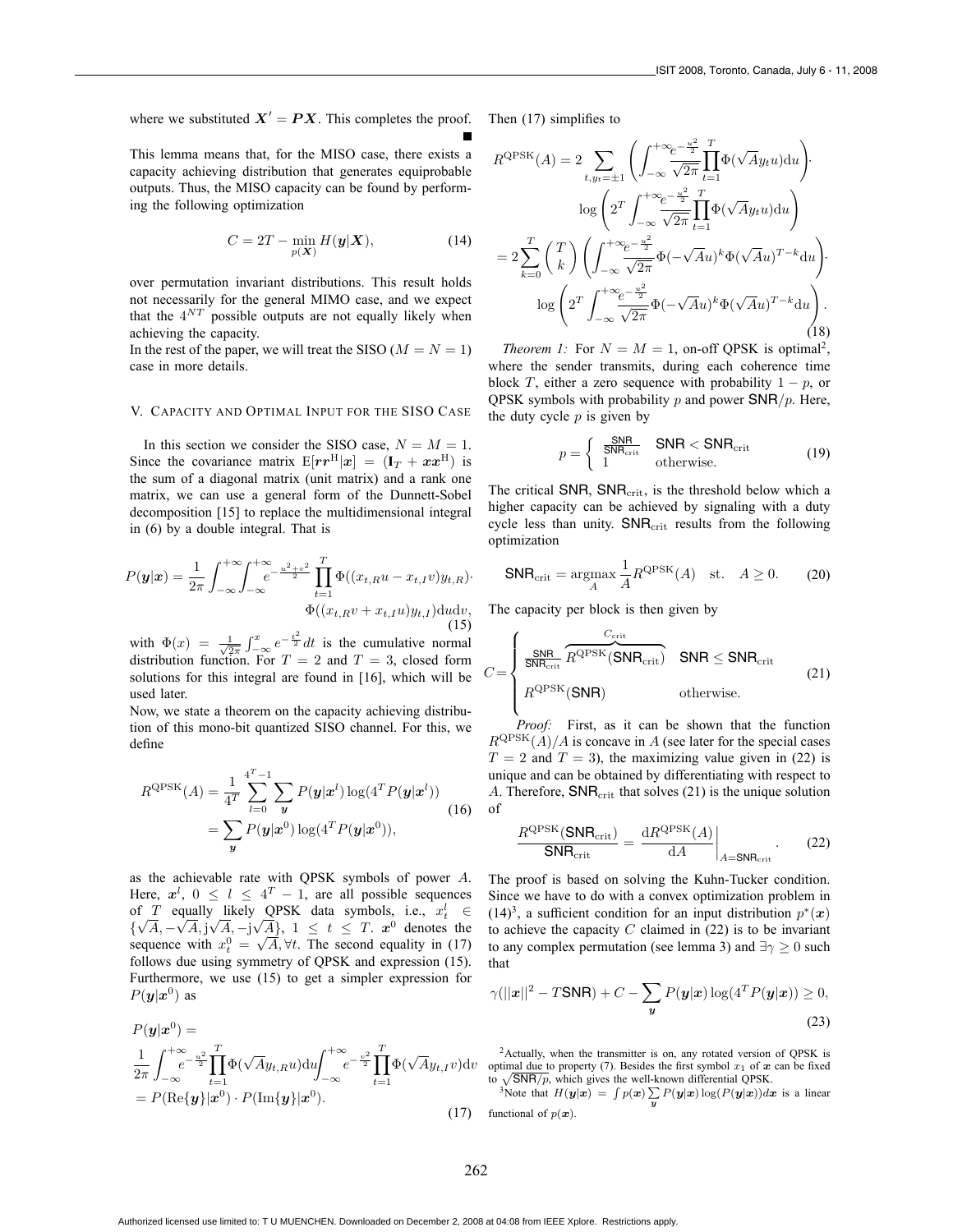for all  $x$ , with equality if  $x$  is in the support of  $p^*(x)$ . Let us define the function  $f(x)$  as

$$
f(\boldsymbol{x}) = \gamma(||\boldsymbol{x}||^2 - T\mathsf{SNR}) + C - \sum_{\boldsymbol{y}} P(\boldsymbol{y}|\boldsymbol{x}) \log(4^T P(\boldsymbol{y}|\boldsymbol{x}))
$$
\n(24)

for fixed  $\gamma$ . Now, choosing  $\sim$ 

$$
\gamma = \begin{cases} \frac{C_{\text{crit}}}{T \text{SNR}_{\text{crit}}} & \text{SNR} < \text{SNR}_{\text{crit}} \\ \frac{1}{2\sqrt{\text{SNR}}} \frac{dR^{\text{QPSK}}(A)}{dA} \Big|_{A=\text{SNR}} & \text{otherwise,} \end{cases}
$$
(25)

we can then verify that the point  $\hat{x}$  with  $\hat{x}_t = \sqrt{\text{SNR}/p}$ ,  $\forall t$ , satisfies

$$
f(\hat{\boldsymbol{x}}) = 0,\tag{26}
$$

and is a stationary point of the function  $f(x)$ , i.e.,

$$
\nabla_{\mathbf{x}} f(\mathbf{x})|_{\mathbf{x}=\hat{\mathbf{x}}} = \mathbf{0}.\tag{27}
$$

It can be further shown that  $\hat{x}$  is a global minimizer of  $f(x)$  and the corresponding minimum value is 0, and thus the KKT condition (24) is verified. The details of the proof is omitted due to lake of space and since the result seems quite intuitive.<sup>4</sup>

Actually, it is well known that in the absence of CSI at both the transmitter and the receiver, and for vanishing SNR, the capacity can be achieved by on-off (peaky) signaling schemes. In the unquantized increasingly peaky signals are needed, i.e., the peak level goes to infinity as the SNR goes to 0 [3]. In the quantized case, however, the peak level is fixed to  $\sqrt{\text{SNR}_{\text{crit}}}$  as long as SNR  $\leq$  SNR<sub>crit</sub>, and the capacity grows linearly up to  $C_{\text{crit}}$ . In this regime, the normalized energy per bit can be obtained from (22) as

$$
\frac{E_b}{N_0} = T \left. \frac{\text{SNR}}{C} \right|_{\text{SNR} \le \text{SNR}_{\text{crit}}} = T \frac{\text{SNR}_{\text{crit}}}{C_{\text{crit}}}.
$$
 (28)

For the special case  $T = 2$ , we found in [16] the following closed form solution for the integral in (19)

$$
\frac{1}{\sqrt{2\pi}} \int_{-\infty}^{+\infty} e^{-\frac{u^2}{2}} \prod_{t=1}^{2} \Phi(\sqrt{A}y_{t,c}u) du = \frac{1}{4} \left[ 1 + \frac{2}{\pi} \arcsin(\frac{A}{1+A}) y_{1,c} y_{2,c} \right].
$$
\n(29)

Thus (19) becomes

$$
R^{\text{QPSK}}(A)|_{T=2} =
$$
  
=  $\left(1 + \frac{2}{\pi} \arcsin\left(\frac{A}{1+A}\right)\right) \log\left(1 + \frac{2}{\pi} \arcsin\left(\frac{A}{1+A}\right)\right)$   
+  $\left(1 - \frac{2}{\pi} \arcsin\left(\frac{A}{1+A}\right)\right) \log\left(1 - \frac{2}{\pi} \arcsin\left(\frac{A}{1+A}\right)\right).$  (30)

<sup>4</sup>Note that any point equal to  $\hat{P} \hat{x} e^{j\varphi}$ , for given complex permutation matrix **P** and real number  $\varphi$ , is a global minimizer of  $f(\boldsymbol{x})$ . The origin  $x = 0$  is also a stationary point and is a global minimizer if SNR  $\leq$ SNR<sub>crit</sub>. These are the only stationary point of the function  $f(x)$  due to special structure of the conditional probability given in (15), and thus the only potential global minimizers, with a minimal value of 0.

And for the case  $T = 3$ , we substitute

$$
\frac{1}{\sqrt{2\pi}} \int_{-\infty}^{+\infty} e^{-\frac{u^2}{2}} \prod_{t=1}^{3} \Phi(\sqrt{A}y_{t,c}u) du =
$$
\n
$$
\frac{1}{8} \left[ 1 + \frac{2}{\pi} \left( \arcsin\left(\frac{A}{1+A}\right) y_{1,c} y_{2,c} + \right. \right.
$$
\n
$$
+ \arcsin\left(\frac{A}{1+A}\right) y_{1,c} y_{3,c} + \arcsin\left(\frac{A}{1+A}\right) y_{2,c} y_{3,c} \right) \Bigg] (31)
$$

(see also  $[16]$ ) in  $(19)$  and we obtain

$$
R^{\text{QPSK}}(A)|_{T=3} =
$$
  
=  $\left(\frac{1}{2} + \frac{3}{\pi} \arcsin\left(\frac{A}{1+A}\right)\right) \log\left(1 + \frac{6}{\pi} \arcsin\left(\frac{A}{1+A}\right)\right)$   
+  $\left(\frac{3}{2} - \frac{3}{\pi} \arcsin\left(\frac{A}{1+A}\right)\right) \log\left(1 - \frac{2}{\pi} \arcsin\left(\frac{A}{1+A}\right)\right).$  (32)

In both case,  $R^{QPSK}(A)/A$  is a concave function of A. Solving the optimization (21) numerically, we found the following values for  $SNR_{\text{crit}}$  and  $C_{\text{crit}}$  at  $T = 2$ 

$$
SNRcrit,T=2 = 1.361648,
$$
  
\n
$$
Ccrit,T=2 = 0.226813.
$$
 (33)

And for  $T = 3$ , we obtained

$$
SNRcrit,T=3 = 1.139946,Ccrit,T=3 = 0.474754.
$$
 (34)

Obviously the critical SNR,  $SNR_{\text{crit}}$  decreases as the coherence block length  $T$  increases and goes to zero as  $T \rightarrow \infty$ . A closed form solution for the integral in (18) is for  $T > 3$  unknown and only approximations are found in the literature [16]. Finally, formula (22) can be used to obtain the capacity.

In Fig. 1, we plotted the capacity of the mono-bit SISO Rayleigh-fading channel per channel use over the SNR for the two cases where the coherence time  $T = 2$  and  $T = 3$ , both normalized by T. The squares indicates the threshold  $(SNR_{\text{crit}}, C_{\text{crit}})$ , up to which the capacity grows linearly with the SNR. The coherent capacity achieved by quantized QPSK, which is an upper bound on our noncoherent capacity, is also shown. It is obtained assuming that the receiver knows the channel coefficient  $h$ . That is the average capacity achieved by QPSK over the quantized coherent Rayleigh-fading channel

$$
C_{\text{coh}} = \mathcal{E}_h[H(x, y|h)]
$$
  
= 
$$
\mathcal{E}_h\left[2 - \sum_x \sum_y P(y|x, h) \log P(y|x, h)\right],
$$
 (35)

where we substituted  $H(y)=2$ , since all four possible outputs are equiprobable, and

$$
P(y|x,h) = \Phi\left(\frac{\text{Re}[y]\text{Re}[hx]}{\sqrt{1/2}}\right) \Phi\left(\frac{\text{Im}[y]\text{Im}[hx]}{\sqrt{1/2}}\right). \tag{36}
$$

In the coherent case, the ratio of bit-energy to noise density at vanishing SNR is given by [3], [10]

$$
\left. \frac{E_{b,\text{coh}}}{N_0} \right|_{\text{SNR}\to 0} = \frac{\pi}{2} \ln 2 \ge T \frac{\text{SNR}_{\text{crit}}}{C_{\text{crit}}}, \quad \text{from (29).} \quad (37)
$$

Authorized licensed use limited to: T U MUENCHEN. Downloaded on December 2, 2008 at 04:08 from IEEE Xplore. Restrictions apply.